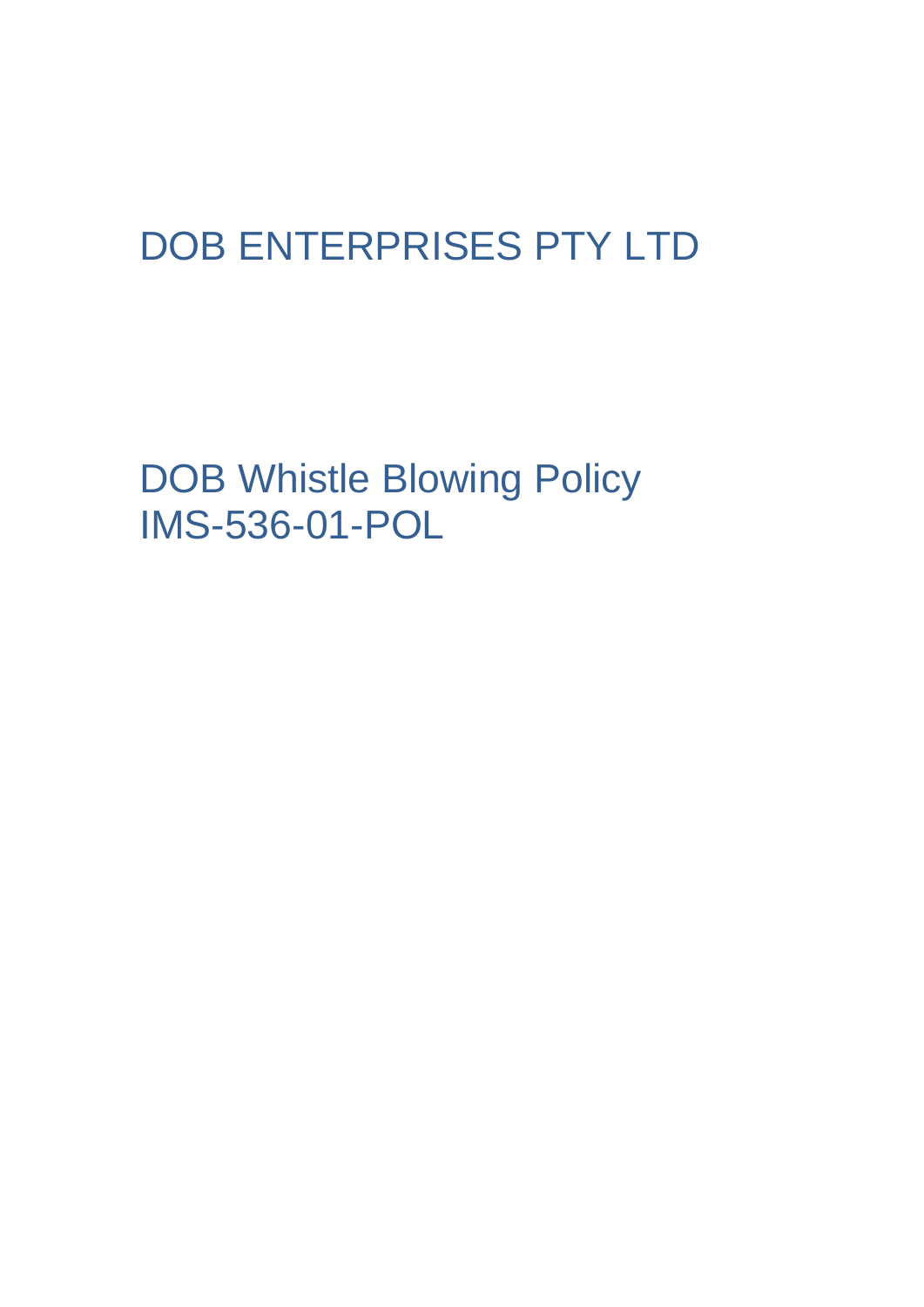# **Revision History**

| <b>Date</b> | <b>Rev</b>     | <b>Modified</b><br><b>By</b> | <b>Changes Made,</b><br><b>Review History</b>     | <b>Reviewed</b><br>by | <b>Approved</b><br>by |
|-------------|----------------|------------------------------|---------------------------------------------------|-----------------------|-----------------------|
| 19.02.19    | $\overline{0}$ | <b>Sunette</b><br>Opperman   | Creation                                          | S Rupert              | <b>S</b> Rupert       |
| 21.10.21    | 1              | Kimarie<br><b>Meyers</b>     | Reportable<br>conduct, process<br>and protections | <b>S</b> Rupert       | <b>S</b> Rupert       |
|             |                |                              |                                                   |                       |                       |
|             |                |                              |                                                   |                       |                       |
|             |                |                              |                                                   |                       |                       |
|             |                |                              |                                                   |                       |                       |
|             |                |                              |                                                   |                       |                       |
|             |                |                              |                                                   |                       |                       |
|             |                |                              |                                                   |                       |                       |

|                                         | mbc                                                        | DOB ENTERPRISES PTY LTD<br>ABN 20112 866001                                                   | Revision    |                 | Date | 21.10.21    |
|-----------------------------------------|------------------------------------------------------------|-----------------------------------------------------------------------------------------------|-------------|-----------------|------|-------------|
|                                         | <b>Inhour hire</b><br>mbc`<br>mbc<br>mle<br>sursing agency | Level 1 49 Horton Street<br>Port Macquarie NSW 2444<br>Ph: 1 300 854 622<br>Fax: 02 6583 8468 | Document No | IMS -536-01-POL | Page |             |
|                                         |                                                            |                                                                                               |             |                 |      | Page 2 of 5 |
| UNCONTROLLED WHEN PRINTED OR DOWNLOADED |                                                            |                                                                                               |             |                 |      |             |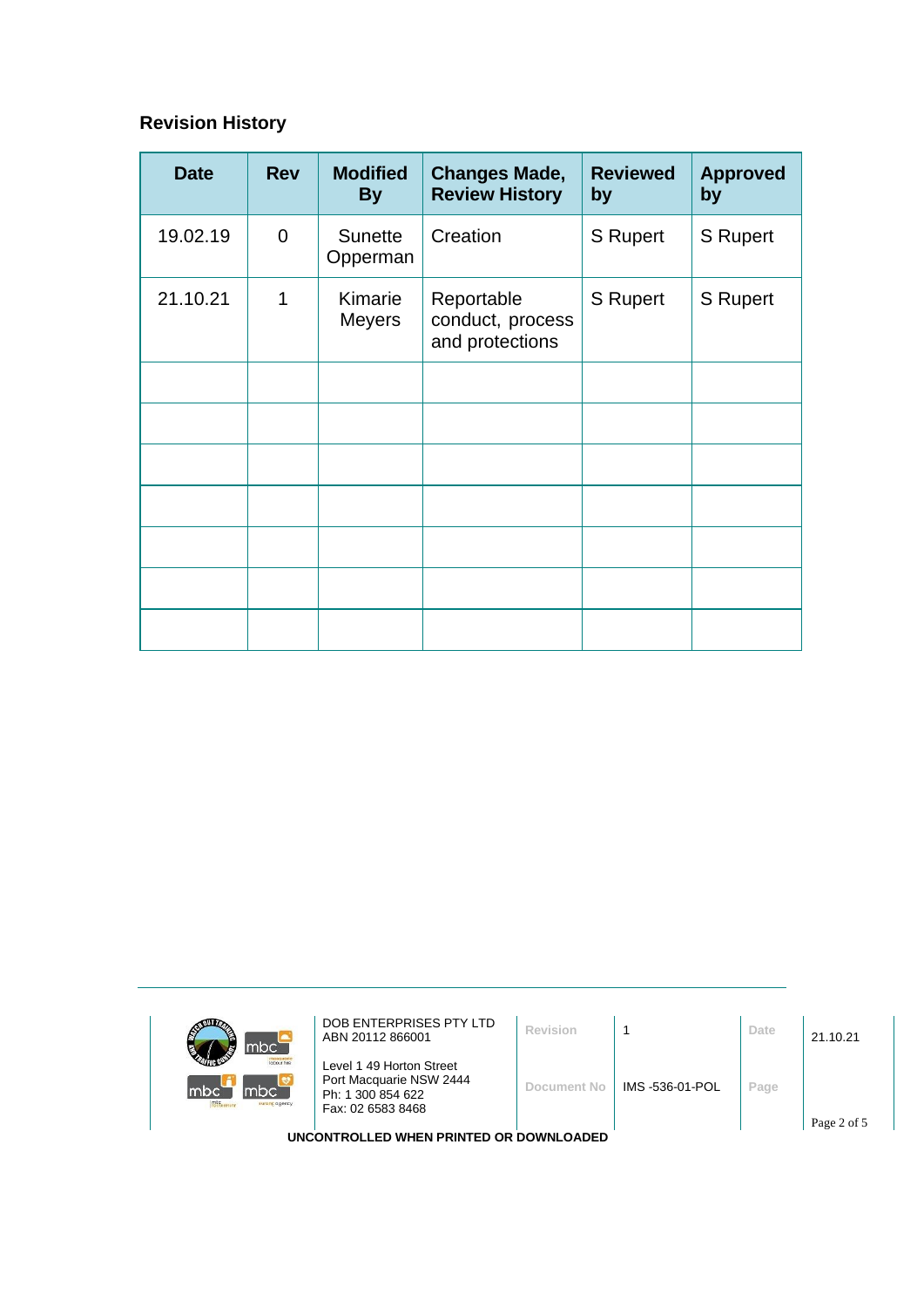DOB is committed to the highest standards of conduct and ethical behaviour in all our business activities and to promoting and supporting a culture of honest and ethical behaviour, compliance and good governance.

DOB encourages the reporting of any instances of suspected unethical, illegal, fraudulent or undesirable conduct involving DOB's businesses and provides protections and measures so that those persons who make a report may do so confidentially and without fear of intimidation, disadvantage, or reprisal.

# **Reportable Conduct:**

Reportable Conduct includes any past, present or likely future activity which:

- Is dishonest, corrupt or unethical
- Involves theft, fraud, money laundering or misappropriation of funds
- Is a systemic, willful or serious breach of the law as it relates to DOB, or its internal policies or processes
- Involves offering or accepting a bribe from any person
- Is illegal (e.g. illicit drug sale or use, violence or threatened violence and criminal property damage)
- Presents a significant or serious threat to the health and safety of workers
- Involves a serious mismanagement of DOB's resources
- Involves victimisation of someone for reporting a Reportable Conduct
- Involves any instruction to cover up or attempt to cover up serious wrongdoing
- Interferes with any impending internal or external audit processes
- Presents a serious risk to the reputation or financial wellbeing of DOB.

### **What is Not Reportable Conduct:**

This Policy is not intended to apply to disclosures relating to conduct concerning a person's individual employment (other than as set out in Reportable Conduct) such as :

- personal, work-related grievances such as those relating to harassment, discrimination or disciplinary matters;
- alleged workplace discrimination or bullying;
- personal disputes between staff; or
- decisions regarding the engagement, transfer or promotion of staff.

These matters will not be deemed to be reportable conduct and will typically be investigated or addressed separately under the grievance, feedback and complaints management policy.

#### **Reporting 'Reportable Conduct'**

DOB encourages a culture of speaking up and coming forward if a person is aware, has knowledge of, or reasonably suspects, that someone has, or will, commit Reportable Conduct.

All reports can be made anonymously and still receive the protection provided under this Policy. However, when deciding whether to make a report anonymously, please be aware that anonymity may limit DOB's ability to investigate the matters reported. DOB encourages you to disclose your identity when making a report under this Policy, as this will also enable us to monitor your wellbeing and protect you from any retaliation or detriment.

| mbc <sup>'</sup>                                     | DOB ENTERPRISES PTY LTD<br>ABN 20112 866001                                                   | Revision    |                 | Date | 21.10.21    |  |
|------------------------------------------------------|-----------------------------------------------------------------------------------------------|-------------|-----------------|------|-------------|--|
| <b>Inbour hire</b><br>mbc<br>lmbc`<br>sursing agency | Level 1 49 Horton Street<br>Port Macquarie NSW 2444<br>Ph: 1 300 854 622<br>Fax: 02 6583 8468 | Document No | IMS -536-01-POL | Page | Page 3 of 5 |  |

**UNCONTROLLED WHEN PRINTED OR DOWNLOADED**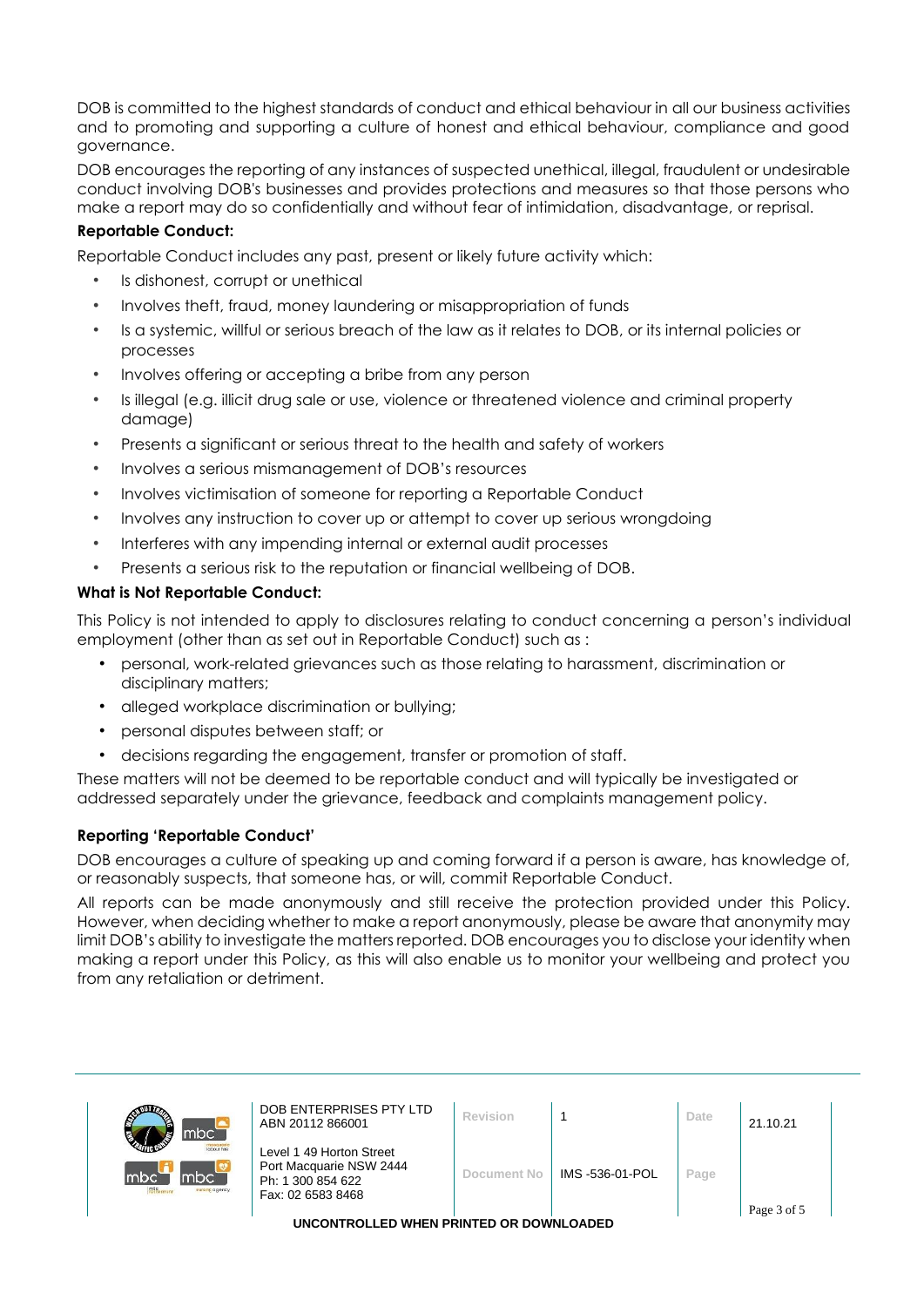Reports and disclosures can be made verbally or in writing. They should include as much information as possible, including the details of the misconduct, people involved, dates, locations and any other evidence that exists.

A person making a report must not make a false or vexatious claim.

A report can be made to DOB by:

Phone: 1300 854 622

Email: [feedback@mbcrecruitment.com.au](mailto:feedback@mbcrecruitment.com.au)

Online form: [www.mbcrecruitment.com.au/contact/](http://www.mbcrecruitment.com.au/contact/)

Post: PO Box 1405, Port Macquarie NSW 2444 (marked to the attention of Director, IMSR or a Manager)

## **Reports can be made to report to:**

- DOB Director, IMSR, or a DOB Manager;
- an auditor or a member of an audit team conducting an audit of DOB;
- ASIC, APRA or any other reportable government agency, law enforcement body or regulator in accordance with legislation
- a legal practitioner for the purposes of determining if the protections will apply.

### **Responding to Reportable Conduct**

The manager will assess all reports that are received and will determine whether the mater falls under this Policy.

If the manager determines a report does not fall under or relate to Reportable Conduct, they will advise the person making the report and advise them of how the report will be handled

### **Investigating Reportable Conduct**

A report made that is assessed as falling within this Policy will be investigated:

- The manager will determine whether the investigation will be conducted by an internal or external investigator, depending on the nature of the report.
- The investigator will conduct the investigation as soon as practicable and will ensure it is fair and independent from any persons to whom the disclosure relates.
- The investigator will conduct the investigation promptly, and in an objective and fair manner, ensuring that every individual subject to the investigation is granted sufficient opportunity to reply to allegations before any findings are made.
- Issues identified from the investigation will be resolved or otherwise finalised.
- The manager will inform you of the outcome of the investigation.
- The details of investigation and the outcome will be informed, on a confidential and anonymous basis.

#### **Protections:**

- DOB prohibits any actual or threatened personal detriment against a Whistleblower for disclosing or proposing to disclose a Reportable Matter in accordance with this policy or applicable legislation. This includes but is not limited to:
	- o dismissal;
	- o alteration of the Whistleblower's position or duties to their disadvantage;
	- o discrimination;
	- o harassment or intimidation; or
	- o enforcement of a contractual right or remedy (e.g. under an employment contract).

| mbc <sup>-</sup><br><b>Icloour hire</b><br>mbc`<br>Imbc<br>mle<br><b>TUrsing agency</b> | DOB ENTERPRISES PTY LTD<br>ABN 20112 866001                                                   | Revision           |                 | Date | 21.10.21    |  |
|-----------------------------------------------------------------------------------------|-----------------------------------------------------------------------------------------------|--------------------|-----------------|------|-------------|--|
|                                                                                         | Level 1 49 Horton Street<br>Port Macquarie NSW 2444<br>Ph: 1 300 854 622<br>Fax: 02 6583 8468 | <b>Document No</b> | IMS -536-01-POL | Page |             |  |
|                                                                                         |                                                                                               |                    |                 |      | Page 4 of 5 |  |
| UNCONTROLLED WHEN PRINTED OR DOWNLOADED                                                 |                                                                                               |                    |                 |      |             |  |